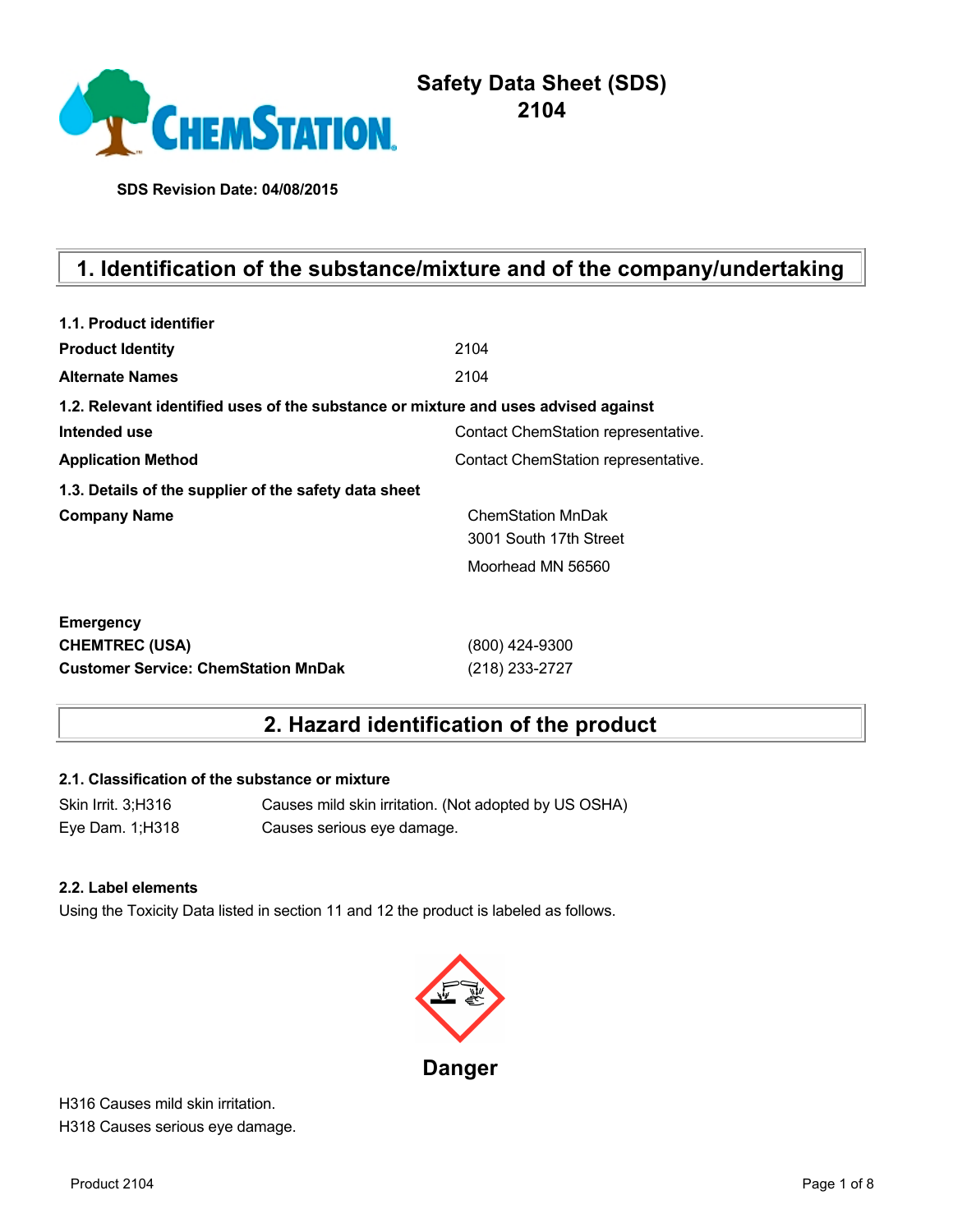### **[Prevention]:**

P260 Do not breathe mist / vapors / spray.

P262 Do not get in eyes, on skin, or on clothing.

P280 Wear protective gloves / eye protection / face protection.

### **[Response]:**

P301+310 IF SWALLOWED: Immediately call a POISON CENTER or doctor / physician.

P305+351+338 IF IN EYES: Rinse continuously with water for several minutes. Remove contact lenses if present and easy to do - continue rinsing.

P310 Immediately call a POISON CENTER or doctor / physician.

P331 Do NOT induce vomiting.

P332+313 If skin irritation occurs: Get medical advice / attention.

#### **[Storage]:**

No GHS storage statements

#### **[Disposal]:**

No GHS disposal statements

# **3. Composition/information on ingredients**

This product contains the following substances that present a hazard within the meaning of the relevant State and Federal Hazardous Substances regulations.

| <b>Ingredient/Chemical Designations</b>                                                                    | Weight %         | <b>GHS Classification</b>                                    | <b>Notes</b> |
|------------------------------------------------------------------------------------------------------------|------------------|--------------------------------------------------------------|--------------|
| Dimethyldodecylamine oxide<br><b>CAS Number:</b><br>0001643-20-5                                           | $1.0 - 10$       | Skin Irrit. 2:H315<br><b>Eye Dam. 1:H318</b>                 |              |
| Distillates (petroleum), hydrotreated middleGasoil -<br>∣unspecified<br><b>CAS Number:</b><br>0064742-46-7 | $  0.10 - 1.0  $ | Asp. Tox. 1; H304<br>Acute Tox. 4:H332<br>Skin Irrit. 2:H315 |              |

[1] Substance classified with a health or environmental hazard.

[2] Substance with a workplace exposure limit.

[3] PBT-substance or vPvB-substance.

\*The full texts of the phrases are shown in Section 16.

## **4. First aid measures**

### **4.1. Description of first aid measures**

| General           | In all cases of doubt, or when symptoms persist, seek medical attention.<br>Never give anything by mouth to an unconscious person.                                                                                                        |
|-------------------|-------------------------------------------------------------------------------------------------------------------------------------------------------------------------------------------------------------------------------------------|
| <b>Inhalation</b> | Remove to fresh air, keep patient warm and at rest. If breathing is irregular or stopped, give<br>artificial respiration. If unconscious place in the recovery position and obtain immediate<br>medical attention. Give nothing by mouth. |
| <b>Eyes</b>       | Irrigate copiously with clean water for at least 15 minutes, holding the eyelids apart and seek<br>medical attention.                                                                                                                     |
| <b>Skin</b>       | Remove contaminated clothing. Wash skin thoroughly with soap and water or use a<br>recognized skin cleanser.                                                                                                                              |
| Ingestion         | If swallowed obtain immediate medical attention. Keep at rest. Do NOT induce vomiting.                                                                                                                                                    |
|                   | 4.2. Most important symptoms and effects, both acute and delayed                                                                                                                                                                          |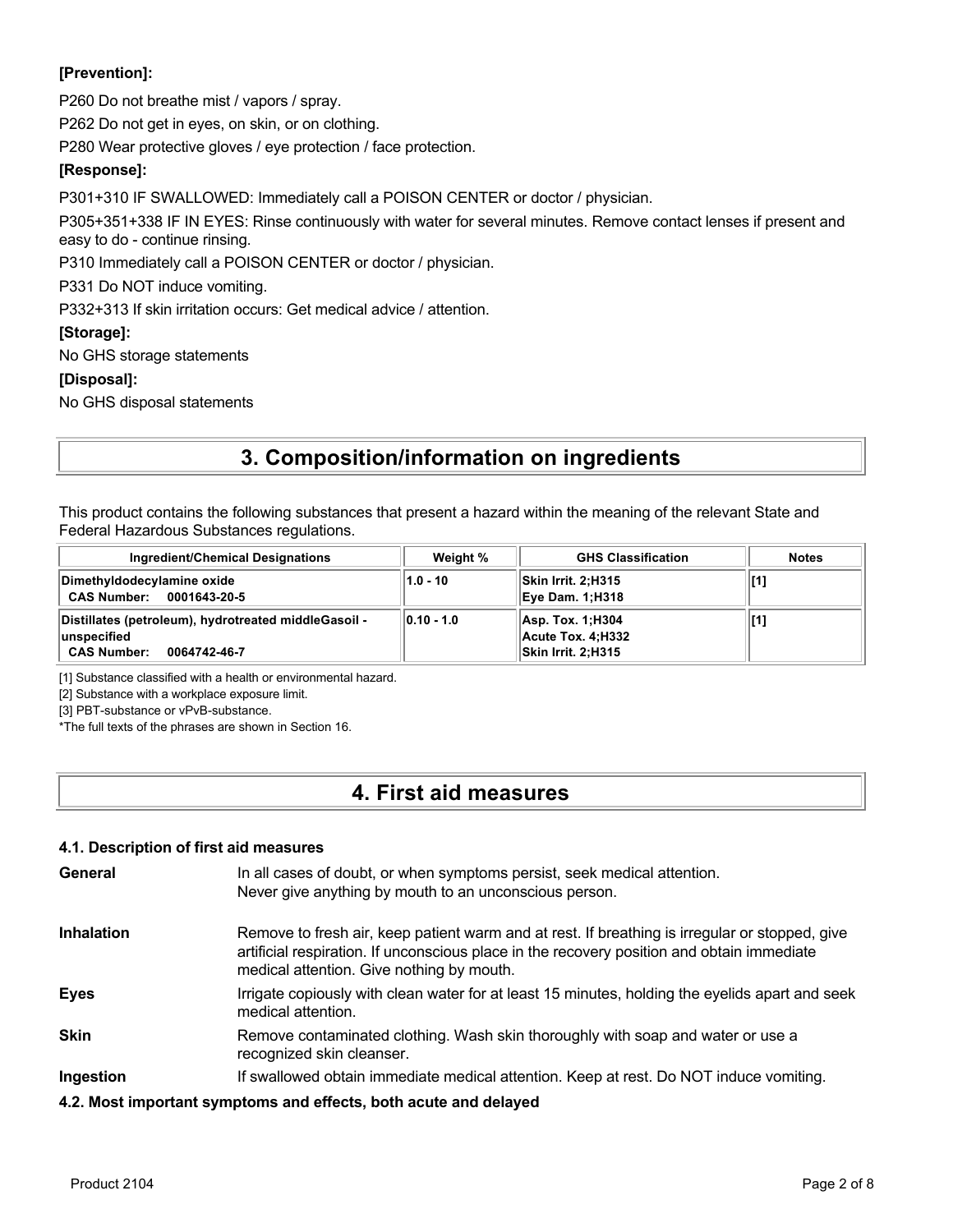| Overview    | No specific symptom data available.<br>See section 2 for further details. |
|-------------|---------------------------------------------------------------------------|
| <b>Eyes</b> | Causes serious eye damage.                                                |
| <b>Skin</b> | Causes mild skin irritation. (Not adopted by US OSHA)                     |
|             |                                                                           |

# **5. Fire-fighting measures**

### **5.1. Extinguishing media**

Recommended extinguishing media; alcohol resistant foam, CO<sub>2</sub>, powder, water spray. Do not use; water jet.

#### **5.2. Special hazards arising from the substance or mixture**

Hazardous decomposition: No hazardous decomposition data available.

Do not breathe mist / vapors / spray.

Do not get in eyes, on skin, or on clothing.

### **5.3. Advice for fire-fighters**

Cool closed containers exposed to fire by spraying them with water. Do not allow run off water and contaminants from fire fighting to enter drains or water ways.

**ERG Guide No.** 0

# **6. Accidental release measures**

### **6.1. Personal precautions, protective equipment and emergency procedures**

Put on appropriate personal protective equipment (see section 8).

#### **6.2. Environmental precautions**

Do not allow spills to enter drains or waterways.

Use good personal hygiene practices. Wash hands before eating, drinking, smoking or using toilet. Promptly remove soiled clothing and wash thoroughly before reuse.

#### **6.3. Methods and material for containment and cleaning up**

Ventilate the area and avoid breathing vapors. Take the personal protective measures listed in section 8.

Contain and absorb spillage with non-combustible materials e.g. sand, earth, vermiculite. Place in closed containers outside buildings and dispose of according to the Waste Regulations. (See section 13).

Clean, preferably with a detergent. Do not use solvents.

Do not allow spills to enter drains or watercourses.

If drains, sewers, streams or lakes are contaminated, inform the local water company immediately. In the case of contamination of rivers, streams or lakes the Environmental Protection Agency should also be informed.

# **7. Handling and storage**

### **7.1. Precautions for safe handling**

See section 2 for further details. - [Prevention]: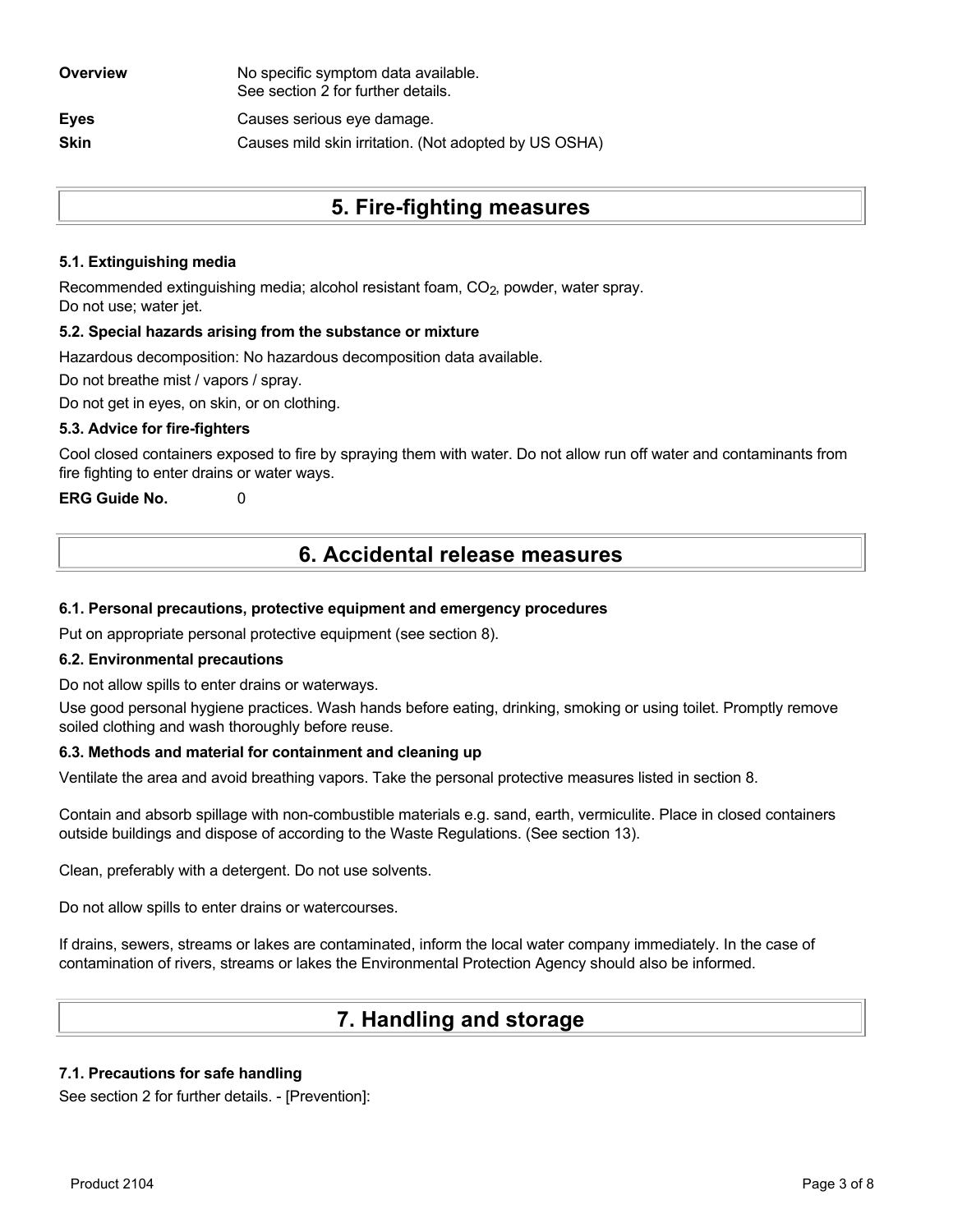### **7.2. Conditions for safe storage, including any incompatibilities**

Handle containers carefully to prevent damage and spillage.

Incompatible materials: No data available.

See section 2 for further details. - [Storage]:

### **7.3. Specific end use(s)**

No data available.

# **8. Exposure controls and personal protection**

**Exposure**

### **8.1. Control parameters**

| Exposure                   |                                       |                             |                             |
|----------------------------|---------------------------------------|-----------------------------|-----------------------------|
| CAS No.                    | Ingredient                            | <b>Source</b>               | Value                       |
| 0001643-20-5               | Dimethyldodecylamine oxide            | <b>OSHA</b>                 | <b>No Established Limit</b> |
|                            |                                       | ACGIH                       | No Established Limit        |
|                            |                                       | <b>NIOSH</b>                | No Established Limit        |
|                            | Supplier                              | <b>No Established Limit</b> |                             |
| 0064742-46-7               | Distillates (petroleum), hydrotreated | <b>OSHA</b>                 | No Established Limit        |
| middleGasoil - unspecified | ACGIH                                 | No Established Limit        |                             |
|                            | <b>NIOSH</b>                          | No Established Limit        |                             |
|                            |                                       | Supplier                    | No Established Limit        |

#### **Carcinogen Data**

| CAS No.      | Ingredient                                  | Source      | Value                                                              |
|--------------|---------------------------------------------|-------------|--------------------------------------------------------------------|
| 0001643-20-5 | Dimethyldodecylamine oxide                  | <b>OSHA</b> | Select Carcinogen: No                                              |
|              |                                             | <b>NTP</b>  | Known: No: Suspected: No                                           |
|              |                                             | <b>IARC</b> | Group 1: No: Group 2a: No: Group 2b: No: Group 3: No: Group 4: No: |
| 0064742-46-7 | Distillates (petroleum),                    | <b>OSHA</b> | Select Carcinogen: No                                              |
|              | hydrotreated middleGasoil -<br>lunspecified | <b>NTP</b>  | Known: No: Suspected: No                                           |
|              |                                             | <b>IARC</b> | Group 1: No; Group 2a: No; Group 2b: No; Group 3: No; Group 4: No; |

#### **8.2. Exposure controls**

| <b>Respiratory</b>          | If workers are exposed to concentrations above the exposure limit they must use the<br>appropriate, certified respirators.                                                                                                                                                                                                             |
|-----------------------------|----------------------------------------------------------------------------------------------------------------------------------------------------------------------------------------------------------------------------------------------------------------------------------------------------------------------------------------|
| <b>Eyes</b>                 | Protective safety glasses recommended.                                                                                                                                                                                                                                                                                                 |
| <b>Skin</b>                 | Wear overalls to keep skin contact to a minimum.                                                                                                                                                                                                                                                                                       |
| <b>Engineering Controls</b> | Provide adequate ventilation. Where reasonably practicable this should be achieved by the<br>use of local exhaust ventilation and good general extraction. If these are not sufficient to<br>maintain concentrations of particulates and any vapor below occupational exposure limits<br>suitable respiratory protection must be worn. |

#### **Other Work Practices** Use good personal hygiene practices. Wash hands before eating, drinking, smoking or using toilet. Promptly remove soiled clothing and wash thoroughly before reuse.

See section 2 for further details. - [Prevention]:

## **9. Physical and chemical properties**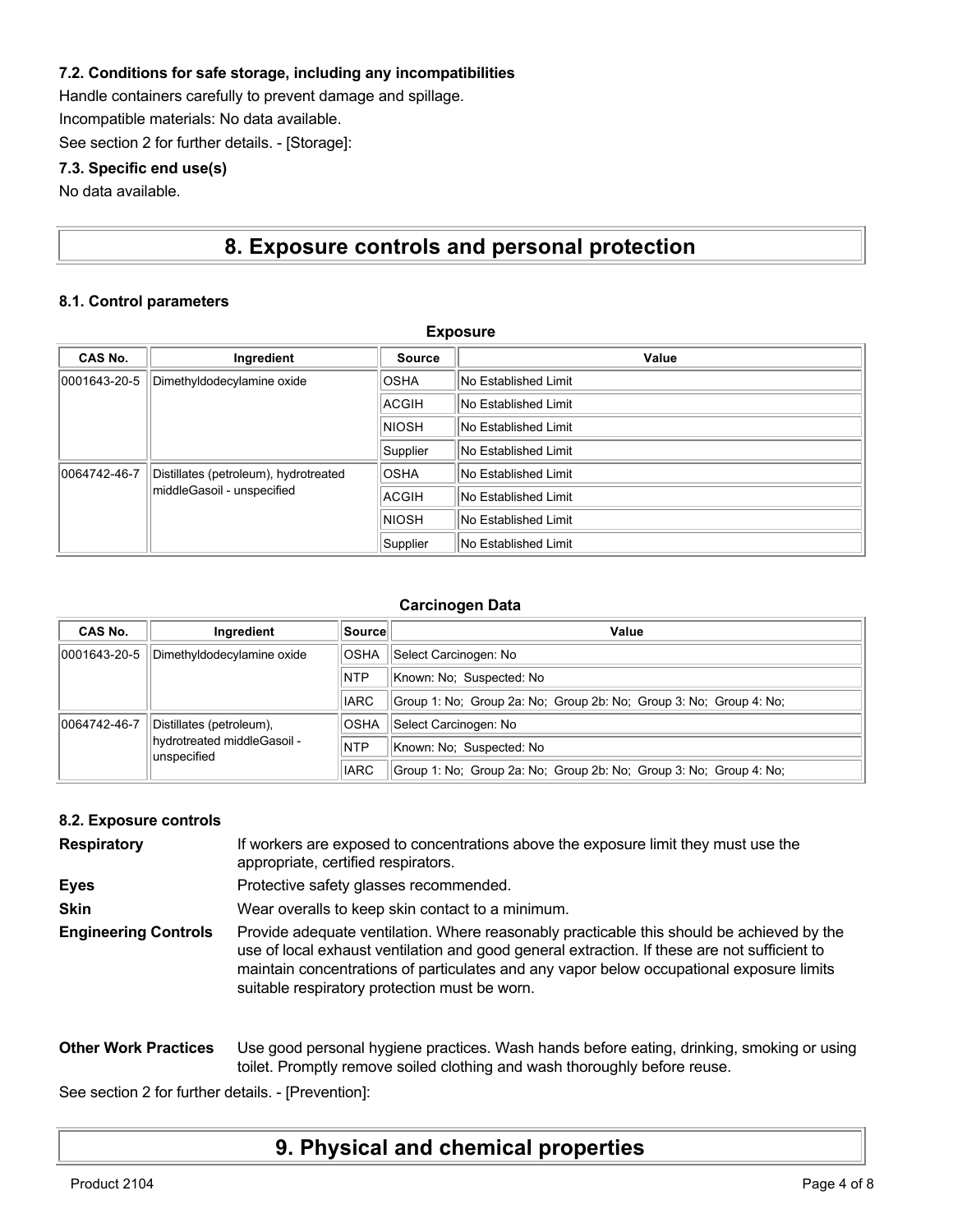| Appearance                                         | Colorless Thin liquid                      |
|----------------------------------------------------|--------------------------------------------|
| Odor                                               | Mild                                       |
| Odor threshold                                     | Not Measured                               |
| рH                                                 | $7.5 - 8.3$                                |
| Melting point / freezing point                     | Not Measured                               |
| Initial boiling point and boiling range            | $>212$ deg F                               |
| <b>Flash Point</b>                                 | >200 degrees F PMCC (non-flammable)        |
| Evaporation rate (Ether = 1)                       | 0.33                                       |
| <b>Flammability (solid, gas)</b>                   | Not Applicable                             |
| Upper/lower flammability or explosive<br>limits    | Lower Explosive Limit: Not Measured        |
|                                                    | <b>Upper Explosive Limit: Not Measured</b> |
| Vapor pressure (Pa)                                | Not Determined                             |
| <b>Vapor Density</b>                               | Not Determined                             |
| <b>Specific Gravity</b>                            | $0.980 - 1.000$                            |
| <b>Solubility in Water</b>                         | Not Measured                               |
| Partition coefficient n-octanol/water (Log<br>Kow) | Not Measured                               |
| <b>Auto-ignition temperature</b>                   | Not Measured                               |
| <b>Decomposition temperature</b>                   | Not Measured                               |
| <b>Viscosity (cSt)</b>                             | Not Measured                               |
| Foaming                                            | Moderate                                   |
| 9.2. Other information                             |                                            |
| No other relevant information.                     |                                            |

# **10. Stability and reactivity**

### **10.1. Reactivity**

Hazardous Polymerization will not occur.

### **10.2. Chemical stability**

Stable under normal circumstances.

### **10.3. Possibility of hazardous reactions**

No data available.

### **10.4. Conditions to avoid**

No data available.

### **10.5. Incompatible materials**

No data available.

### **10.6. Hazardous decomposition products**

No hazardous decomposition data available.

# **11. Toxicological information**

### **Acute toxicity**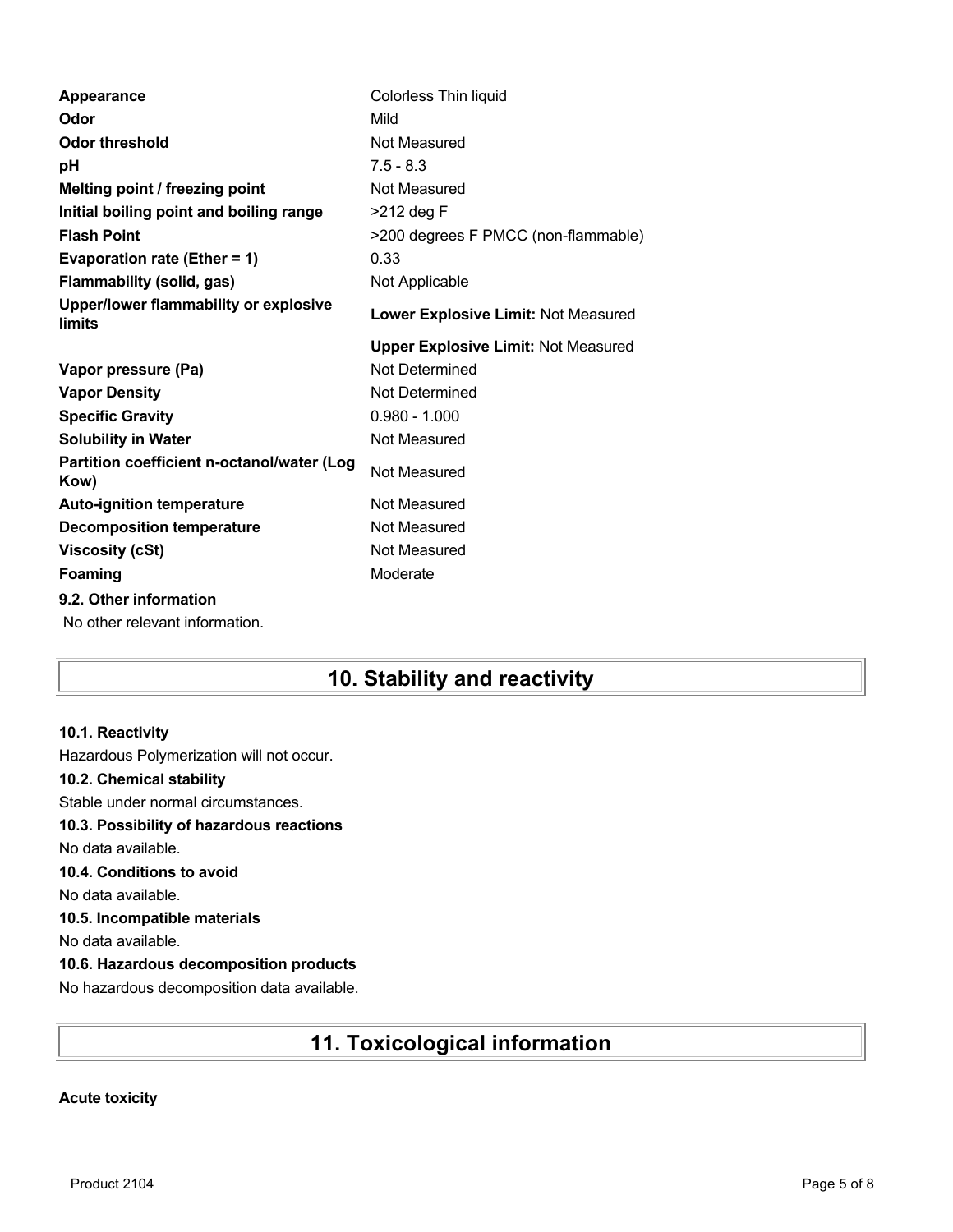| Ingredient                                                                         | Oral LD50.<br>mg/kg            | Skin LD50.<br>mg/kg                  | <b>Inhalation</b><br>Vapor LD50,<br>mg/L/4hr | <b>Inhalation</b><br>Dust/Mist LD50.<br>mg/L/4hr | Inhalation<br>Gas LD50,<br>ppm |
|------------------------------------------------------------------------------------|--------------------------------|--------------------------------------|----------------------------------------------|--------------------------------------------------|--------------------------------|
| Dimethyldodecylamine oxide - (1643-20-5)                                           | No data<br>available           | No data<br>available                 | No data<br>available                         | No data available                                | No data<br>available           |
| Distillates (petroleum), hydrotreated middleGasoil -<br>unspecified - (64742-46-7) | 5,000.00, Rat -<br>Category: 5 | 2.000.00.<br>Rabbit -<br>Category: 4 | No data<br>available                         | No data availablel                               | No data<br>available           |

Note: When no route specific LD50 data is available for an acute toxin, the converted acute toxicity point estimate was used in the calculation of the product's ATE (Acute Toxicity Estimate).

| <b>Classification</b>         | Category | <b>Hazard Description</b>                             |
|-------------------------------|----------|-------------------------------------------------------|
| Acute toxicity (oral)         |          | Not Applicable                                        |
| Acute toxicity (dermal)       |          | Not Applicable                                        |
| Acute toxicity (inhalation)   |          | Not Applicable                                        |
| Skin corrosion/irritation     | 3        | Causes mild skin irritation. (Not adopted by US OSHA) |
| Serious eye damage/irritation |          | Causes serious eye damage.                            |
| Respiratory sensitization     |          | Not Applicable                                        |
| Skin sensitization            |          | Not Applicable                                        |
| Germ cell mutagenicity        |          | Not Applicable                                        |
| Carcinogenicity               |          | Not Applicable                                        |
| Reproductive toxicity         |          | Not Applicable                                        |
| STOT-single exposure          |          | Not Applicable                                        |
| STOT-repeated exposure        |          | Not Applicable                                        |
| Aspiration hazard             |          | Not Applicable                                        |

# **12. Ecological information**

## **12.1. Toxicity**

No additional information provided for this product. See Section 3 for chemical specific data.

### **Aquatic Ecotoxicity**

| Ingredient                                                                          | 96 hr LC50 fish,<br>mg/l   | 48 hr EC50 crustacea,<br>ma/l | ErC50 algae,<br>mq/l |
|-------------------------------------------------------------------------------------|----------------------------|-------------------------------|----------------------|
| Dimethyldodecylamine oxide - (1643-20-5)                                            | Not Available              | Not Available                 | Not Available        |
| Distillates (petroleum), hydrotreated middle Gasoil -<br>unspecified - (64742-46-7) | 54.00, Jordanella floridae | 68.00, Daphnia magna          | Not Available        |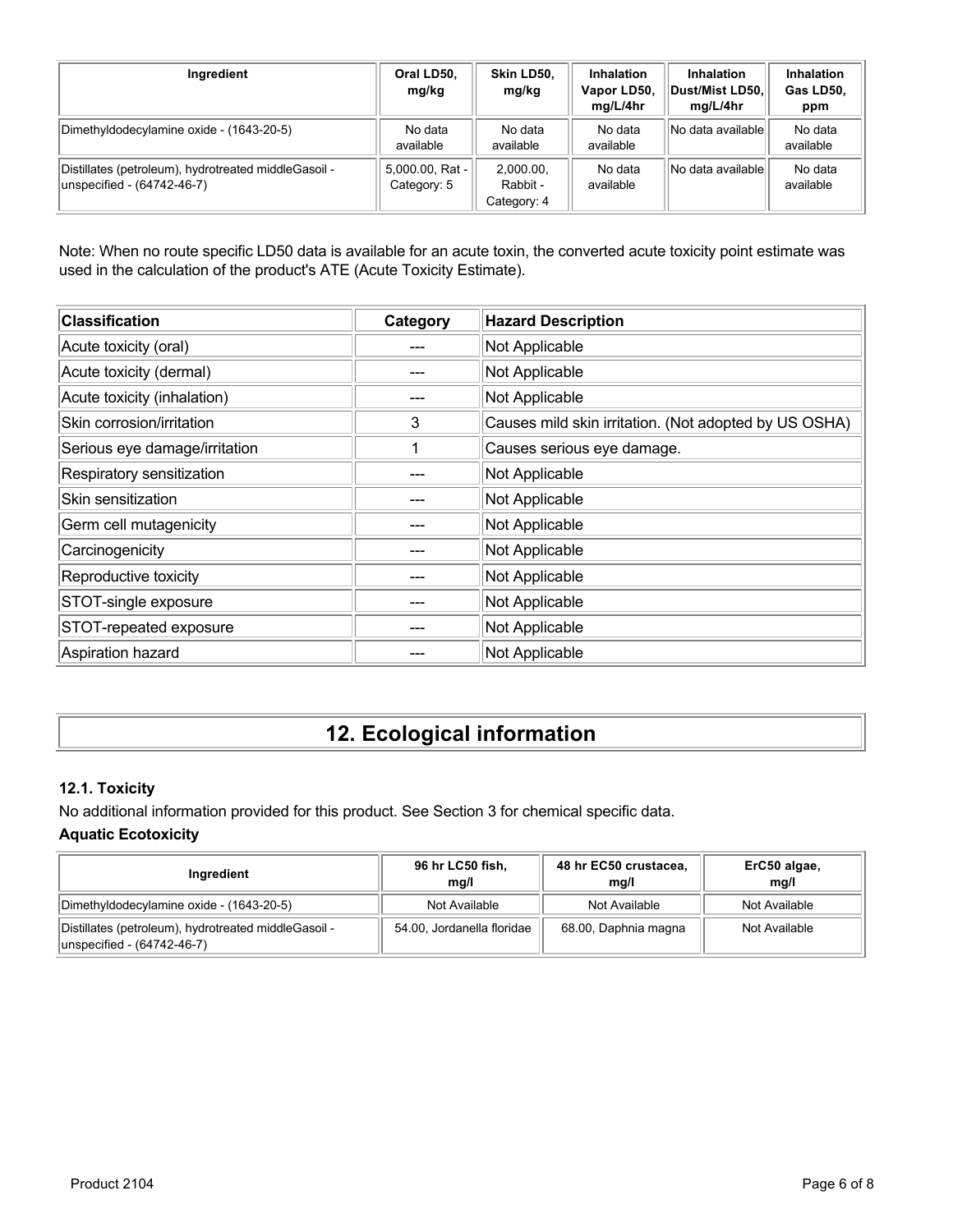### **12.2. Persistence and degradability**

There is no data available on the preparation itself.

### **12.3. Bioaccumulative potential**

Not Measured

**12.4. Mobility in soil**

No data available.

### **12.5. Results of PBT and vPvB assessment**

This product contains no PBT/vPvB chemicals.

## **12.6. Other adverse effects**

No data available.

# **13. Disposal considerations**

#### **13.1. Waste treatment methods**

Observe all federal, state and local regulations when disposing of this substance.

## **14. Transport information**

**14.1. UN number** Not Applicable

**14.3. Transport hazard class(es)** Not Applicable

**14.4. Packing group Not Applicable Not Applicable** 

14.2. UN proper shipping name **Compound, Cleaning, N.O.I., Liquid** Compound, Cleaning, N.O.I., Liquid

## **15. Regulatory information**

| <b>Regulatory Overview</b>                                                        | The regulatory data in Section 15 is not intended to be all-inclusive, only selected regulations<br>are represented. |
|-----------------------------------------------------------------------------------|----------------------------------------------------------------------------------------------------------------------|
| <b>Toxic Substance</b><br><b>Control Act (TSCA)</b>                               | All components of this material are either listed or exempt from listing on the TSCA Inventory.                      |
| <b>WHMIS Classification</b>                                                       | D <sub>2</sub> B <sub>E</sub>                                                                                        |
| <b>US EPA Tier II Hazards</b>                                                     | Fire: No                                                                                                             |
|                                                                                   | <b>Sudden Release of Pressure: No</b>                                                                                |
|                                                                                   | <b>Reactive: No</b>                                                                                                  |
|                                                                                   | Immediate (Acute): Yes                                                                                               |
|                                                                                   | Delayed (Chronic): No                                                                                                |
| <b>EPCRA 311/312 Chemicals and RQs:</b><br>(No Product Ingredients Listed)        |                                                                                                                      |
| <b>EPCRA 302 Extremely Hazardous:</b><br>(No Product Ingredients Listed)          |                                                                                                                      |
| <b>EPCRA 313 Toxic Chemicals:</b><br>(No Product Ingredients Listed)              |                                                                                                                      |
| Proposition 65 - Carcinogens (>0.0%):<br>(No Product Ingredients Listed)          |                                                                                                                      |
| Proposition 65 - Developmental Toxins (>0.0%):<br>(No Product Ingredients Listed) |                                                                                                                      |